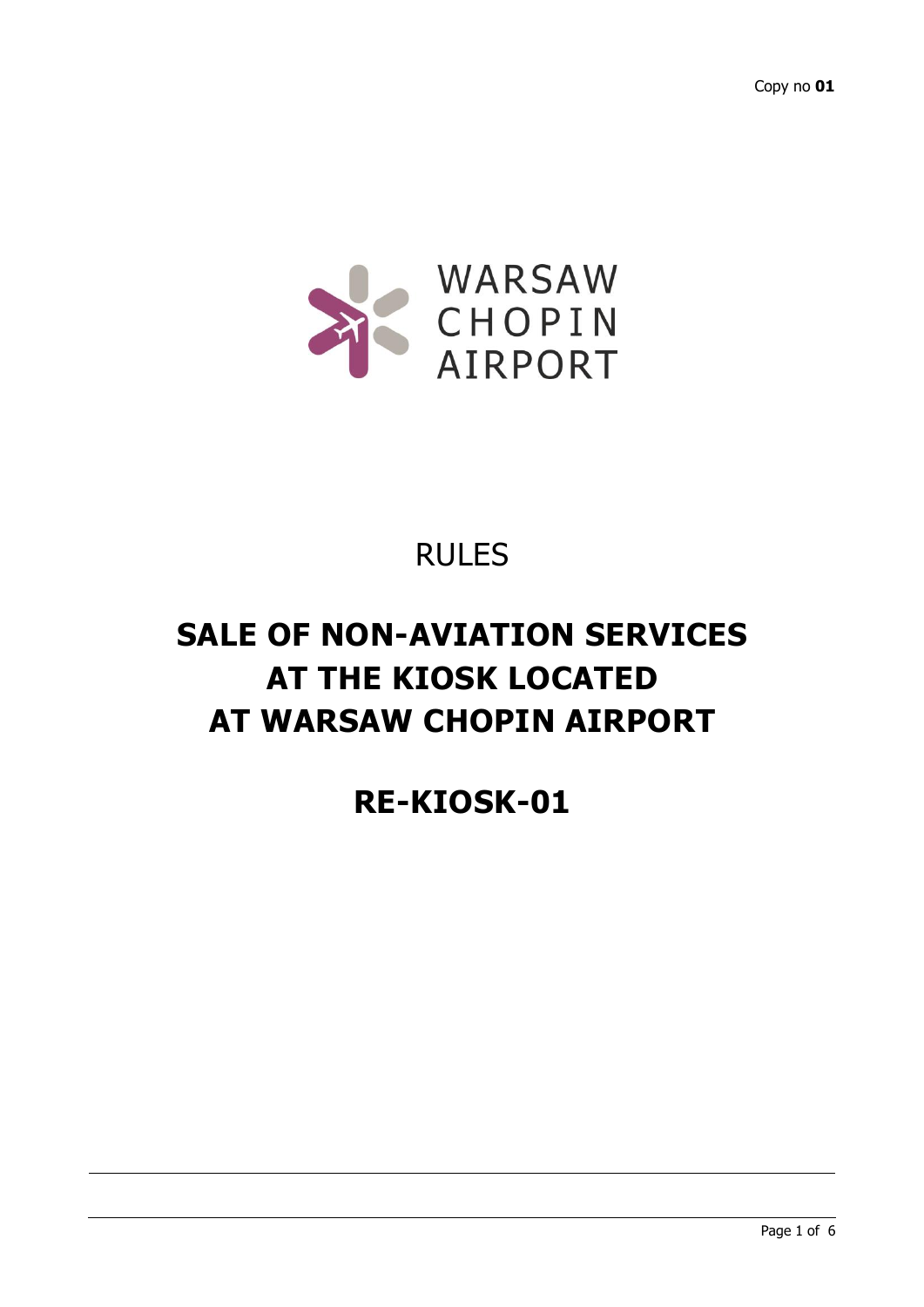

#### **1. GENERAL INFORMATION**

#### **1.1. Aim and scope of document application**

- 1. The aim of this document is to set out the terms and conditions of sale of non-aviation services in the kiosk.
- 2. The kiosk will sell non-aviation services such as Fast Track, Executive Lounge and Business Pass Premium.
- 3. The kiosk selling non-aviation services is located in the general access zone in the Departure Hall of Warsaw Chopin Airport.

#### **1.2. General Provisions**

- 1. The provider (Seller) of non-aviation services within the premises of Warsaw Chopin Airport is Przedsiębiorstwo Państwowe "Porty Lotnicze," ul. Żwirki i Wigury 1, 00-906 Warszawa (KRS 0000008194, REGON 000126652, NIP 5250000239).
- 2. The Client has the possibility of purchasing non-aviation services in the kiosk. The Seller does not provide remote sales of non-aviation services by means of the kiosk.
- 3. Complaints of Buyers regarding provision of specific non-aviation services are dealt with according to the procedure "Receiving and processing complaints, requests and claims at 'Polish Airports' State Enterprise" (PS-SKARGI/REKLAMACJE-01).
- 4. The complaints are to be submitted by email: [reklamacje@ppl.pl.](mailto:reklamacje@ppl.pl)
- 5. All paper/traditional correspondence related to the sale of non-aviation services, including a request to issue an invoice, should be submitted to the address: Przedsiębiorstwo Państwowe "Porty Lotnicze", Biuro Sprzedaży, ul. Komitetu Obrony Robotników 49, 02-146 Warszawa.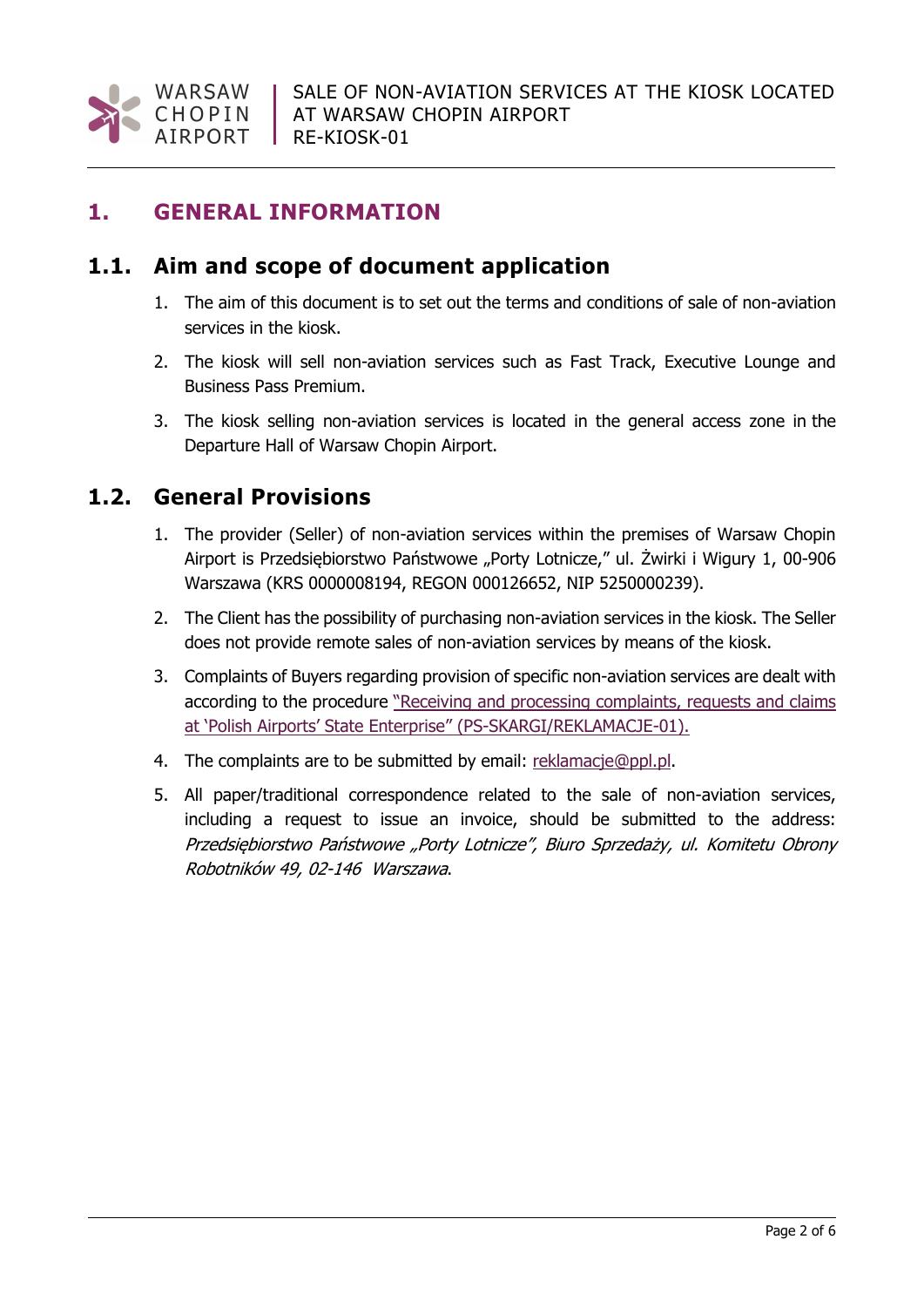

#### **2. DETAILED INFORMATION**

#### **2.1. A purchase of non-aviation services**

- 1. A purchase of each non-aviation service by means of the kiosk means the acceptance of the rules "Sale of non-aviation services at the kiosk located at Warsaw Chopin Airport" by the Buyer.
- 2. The sales agreement is concluded between the Seller and the Client after the payment following the displayed message "*Follow the instructions on the screen.*" Making the payment means the agreement to conclude a binding sales agreement and express and irrevocable acceptance of prices and descriptions of specific services.
- 3. The Seller shall not accept a return of the non-aviation service purchased in the kiosk by the Buyer.
- 4. The Buyer declares that the Buyer has the capacity to conclude this agreement, i.e. is of age and has the capacity to undertake legal obligations.
- 5. The Buyer declares that the purchase of non-aviation services is not for re-sale.
- 6. The Seller reserves the right to make amends to the rules "Sale of non-aviation services at the kiosk located at Warsaw Chopin Airport" at any time.
- 7. The rules "Sale of non-aviation services at the kiosk located at Warsaw Chopin Airport" are available by clicking the link [www.lotnisko-chopina.pl.](http://www.lotnisko-chopina.pl/)
- 8. The changes shall enter into force at the moment of their publication on the website of Warsaw Chopin Airport.
- 9. The Seller stipulates that the specific non-aviation service purchased in the kiosk is valid for the period of 12 months as calculated from the date of its purchase.
- 10. The Seller stipulates that during one transaction the Buyer can purchase not more than 99 non-aviation services of a kind at a time.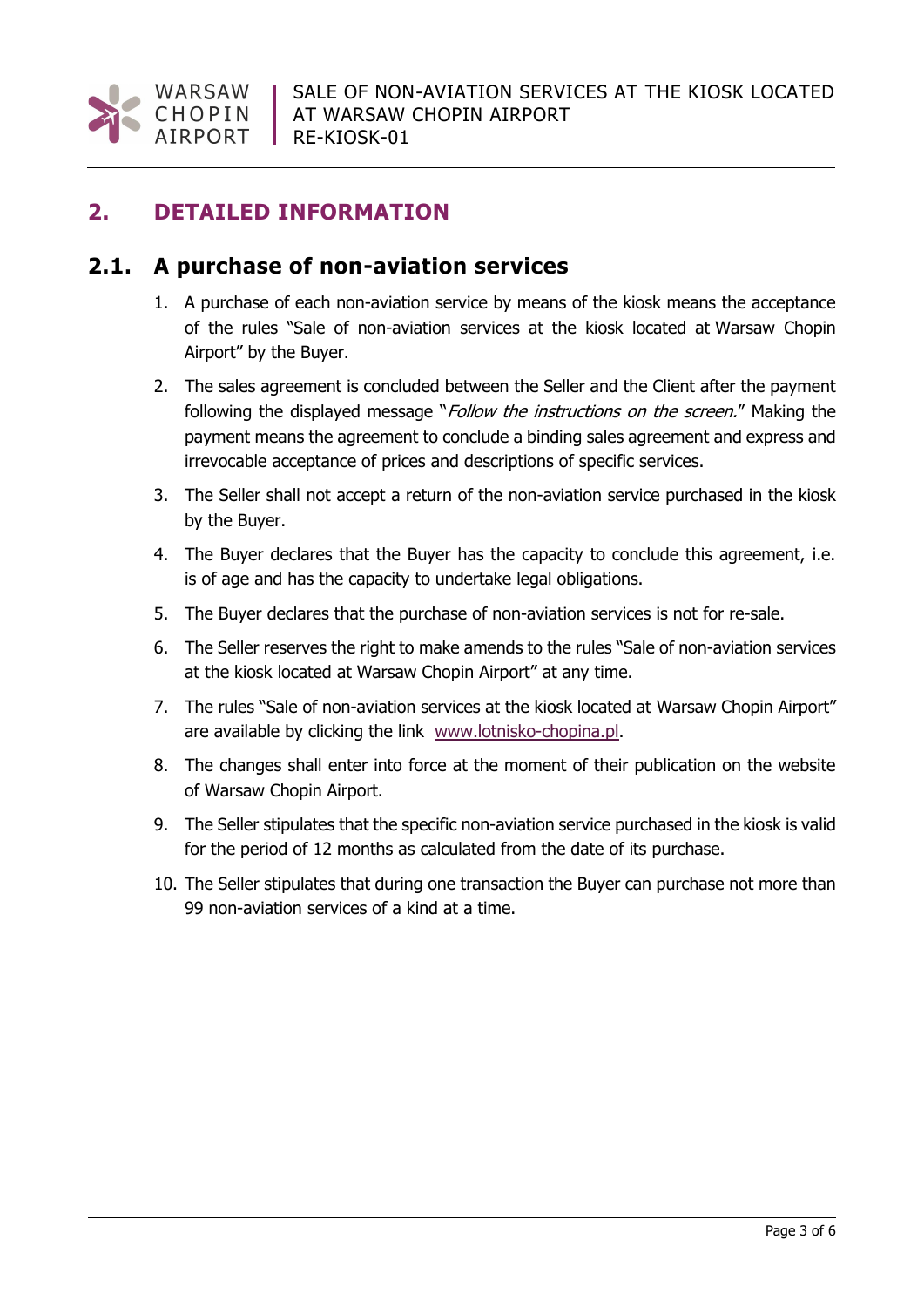

#### **2.2. Prices**

1. The prices of purchase of a single non-aviation service are as follows:

| a) Fast Track service | $-$ PLN 30; |  |
|-----------------------|-------------|--|
|-----------------------|-------------|--|

- b) Executive Lounge service PLN 150;
- c) Business Pass Premium service PLN 160.
- 2. The prices are given in Polish zloty (PLN) gross, taking into consideration all applicable taxes for the day of purchase of a specific non-aviation service.
- 3. The price provided in these rules at the moment of purchase of a specific non-aviation service is the final price, binding for the Buyer.
- 4. The Seller reserves the right to change prices of particular non-aviation services, introduce new services into sales, make and cancel promotional campaigns in a specific time, or make amends to them in accordance with Civil Code norms or other legal provisions.

#### **2.3. Payment**

- 1. The Buyer can make payment by means of pay card, debit card or credit card.
- 2. The Buyer can make contactless payments to the amount of PLN 100 without the necessity to confirm (authorize) them with PIN code. Payments above PLN 100 need to be confirmed by PIN code.
- 3. The standard confirmation of purchase of a specific aviation service in the kiosk is the receipt.
- 4. At the request of the Buyer, the invoice shall be issued by the Seller within seven days from the date of receiving the ["Request for invoice](https://portal.ppl/systemy/Dokumentacja_ZSZ/RE-KIOSK-01_EN/F01-RE-KIOSK-01%20Request%20for%20invoice.pdf)" (F01-RE-KIOSK-01)" together with the attached receipt from the Buyer. The receipt must include the Buyer's NIP number, entered in the Kiosk during the purchase of the non-aeronautical service. Upon receipt of the a/m documents the Seller sends the invoice to the address provided by the Buyer. The basis for issuing the invoice is the submission of the original receipt to the Seller confirming the payment of the fee for the purchase of the non-aeronautical service at the Kiosk within 3 months from the end of the month in which the purchase was made.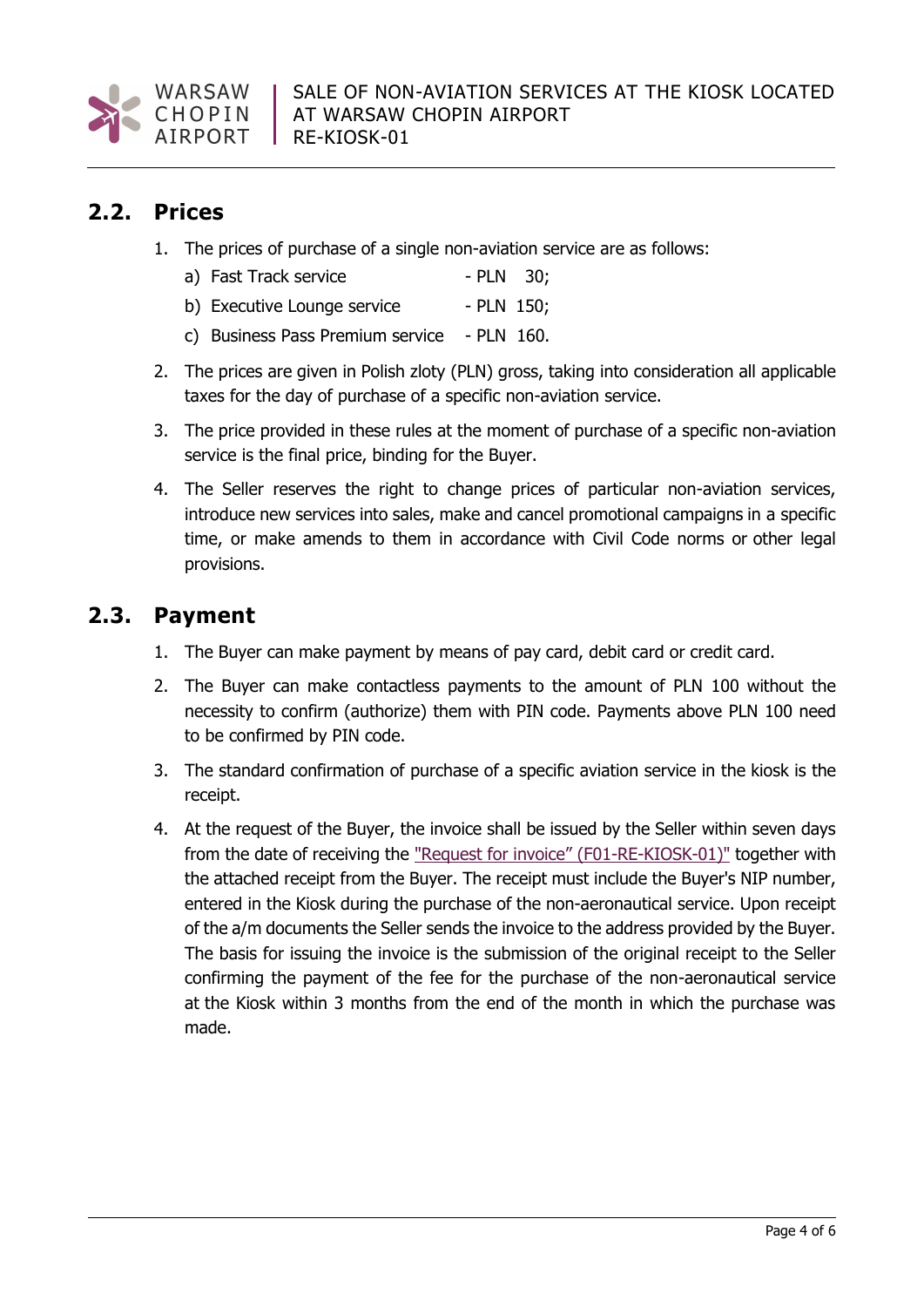

#### **3. DEFINITIONS AND ABBREVIATIONS**

#### **3.1. Definitions**

| <b>Kiosk</b>                                                    | Self-service device in which non-aviation services are sold.<br>Own definition - THHP                                                                                                                                            |
|-----------------------------------------------------------------|----------------------------------------------------------------------------------------------------------------------------------------------------------------------------------------------------------------------------------|
| <b>Non-aviation</b><br>services                                 | These are non-material benefits offered by the Seller to the Buyer,<br>such as Fast Track, Executive Lounge and Business Pass Premium.<br>Own definition - THHP                                                                  |
| <b>Fast Track</b>                                               | A service provided at Warsaw Chopin Airport allowing passengers<br>to make use of fast pass through security control.<br>Own definition - TH                                                                                     |
| <b>Executive</b><br>lounges                                     | A service provided at Warsaw Chopin Airport allowing passengers<br>to enter one of three Executive Lounges (Fantazja, Preludium,<br>Bolero) after passing the security control and awaiting their flight.<br>Own definition - TH |
| <b>Business Pass</b><br><b>Premium</b>                          | A service provided at Warsaw Chopin Airport allowing passengers<br>to make use of Fast Track and Executive Lounge (2 in 1).<br>Own definition - TH                                                                               |
| <b>Przedsiębiorstwo</b><br><b>Państwowe</b><br>"Porty Lotnicze" | The managing entity of Warsaw Chopin Airport.<br>Own definition - THHP                                                                                                                                                           |
| <b>Buyer</b>                                                    | A natural or legal person, visiting and/or willing to purchase non-<br>aviation services for their own needs.<br>Own definition - THHP                                                                                           |
| <b>NIP</b>                                                      | A ten-digit code for identifying taxpayers in Poland.                                                                                                                                                                            |

### **3.2. Abbreviations**

| <b>Rules</b> | Rules "Sale of non-aviation services at the kiosk located at Warsaw<br>Chopin Airport". |  |
|--------------|-----------------------------------------------------------------------------------------|--|
| TН           | Sales Bureau                                                                            |  |
| TF           | Accounting and Finances Bureau                                                          |  |
| <b>TOOT</b>  | Operational Analyses and Processes Division                                             |  |